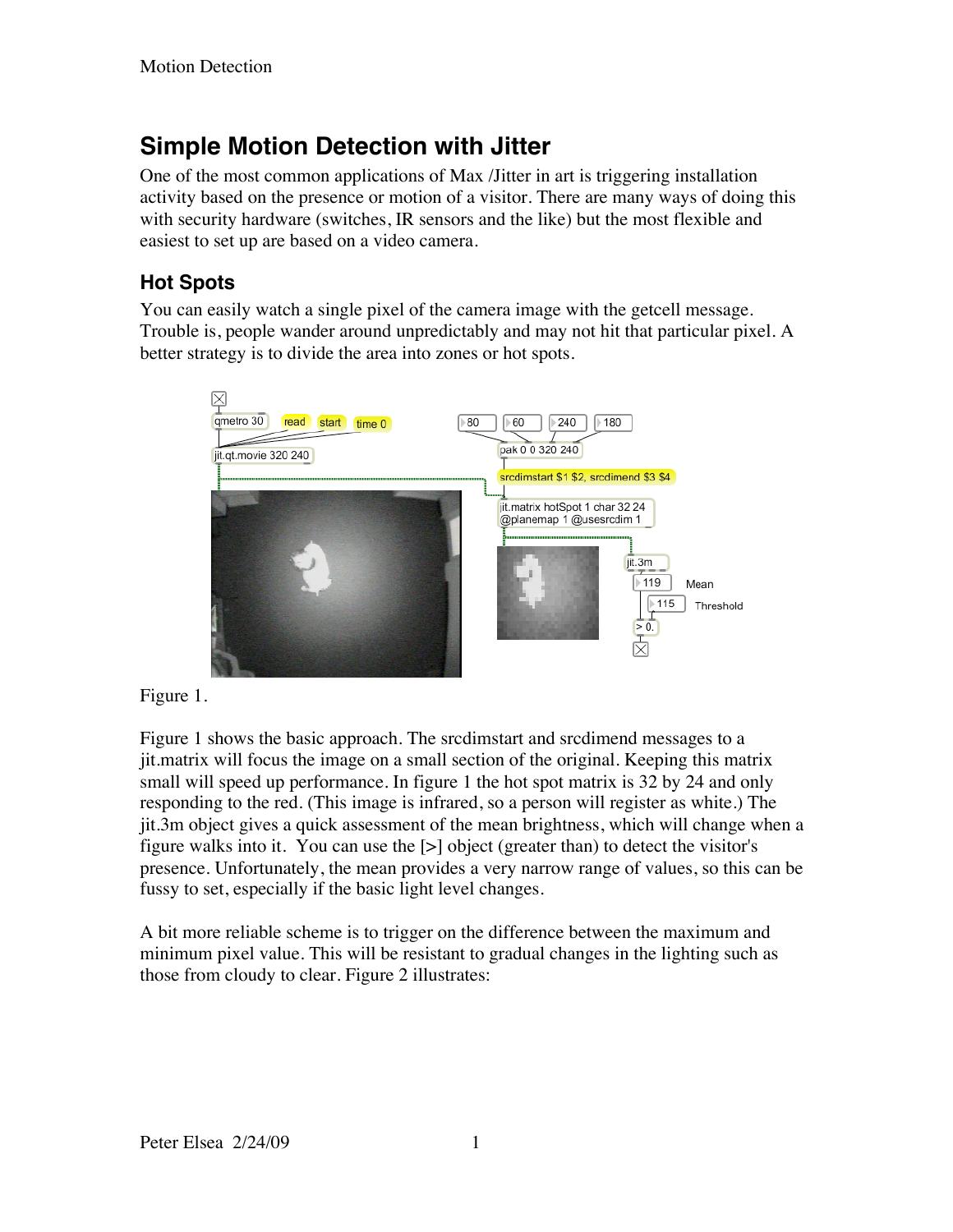

### Figure 2.

The simplest way to detect presence in the zone is to set a threshold value. The [<] object produces 1s whenever the zone is occupied. This is a series of 1s, which need some processing in order to trigger actions. Usually we want to detect entry into a zone to trigger some process. A togedge on the [>] output will do this, but there is a better way. My Lpast object is similar to the stock past object in that it will only bang when the input rises to the target value. The difference is Lpast lets you determine the reset value the input must drop below before it can trigger again. (The difference between the target value and the reset value is hysteresis.) Since pixels are always varying somewhat, the past object is subject to multiple triggers as the visitor enters the zone.

## **Motion detection**

To make the zone sensitive to motion instead of presence, we use frame differencing. Figure 3 shows the basic technique. The reduced image is fed to a second matrix placed to the left of the patch. A clone of the matrix (same name) is banged before the jit.qt.grab object and the old frame is sent to the right inlet of a jit.op. When the new frame comes in, only pixels that have changed will be bright. Jit.3m can be tapped for the max or mean. This will be more sensitive if you slow down the frame rate.

The flaw in this is if the visitor stands perfectly still, there will be no detection. In figure 4, the processing is extended to detect no motion for a specified period of time. The ticks are received from the qmetro and applied to a counter. This counter is reset to 0 anytime motion is detected in the zone. If the counter exceeds 100 (no motion for 3 seconds), we can assume the zone is empty. This technique can be applied to the master image to sense when there are no visitors at all and shut down.

Figure 4 also shows a slightly more efficient way to store the previous frame. The trigger object will route the current frame to the right of teh jit.op after the comparison is complete.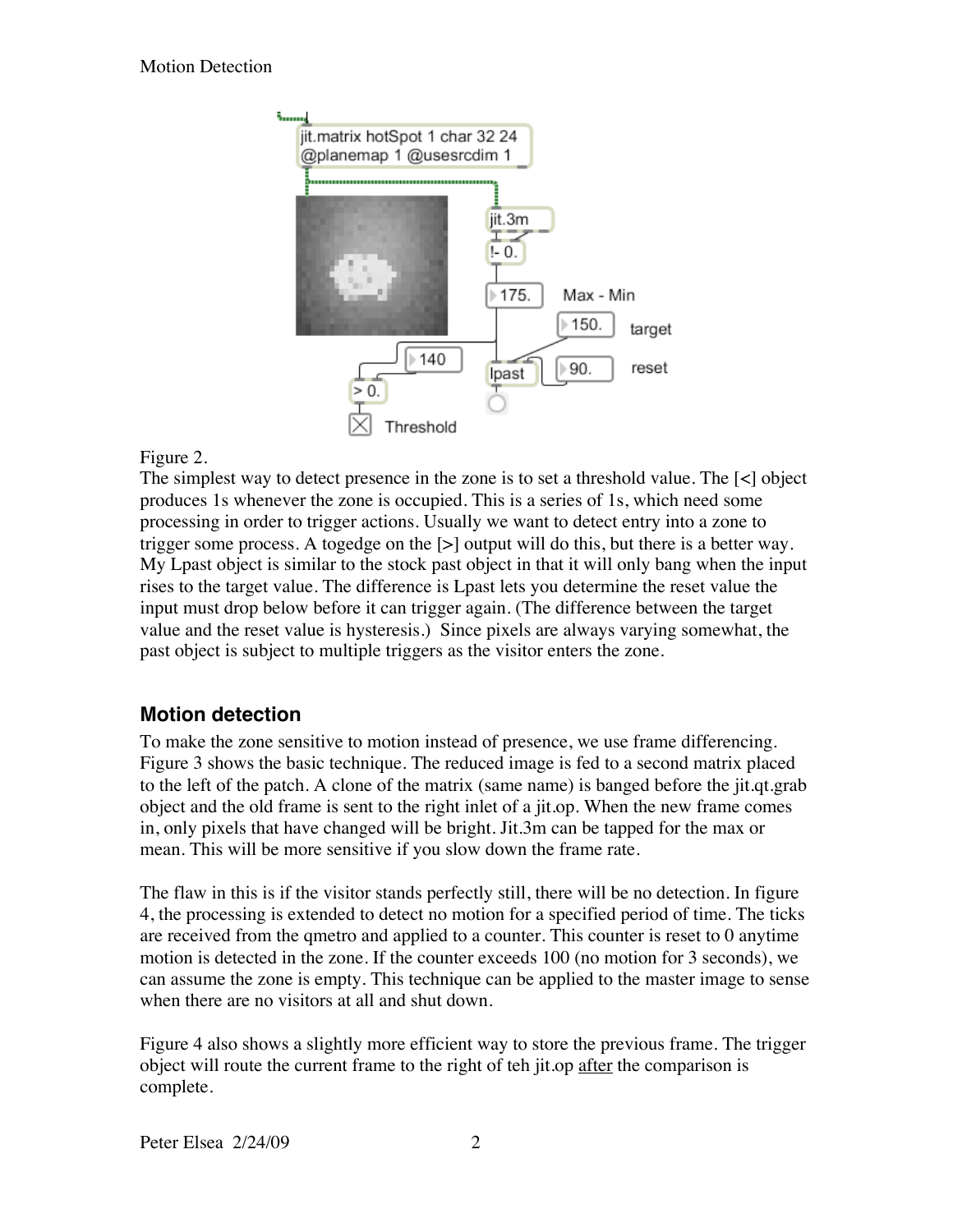

Figure 3. Frame difference technique



Figure 4. Refined frame difference

Counting to determine when motion has stopped is necessarily a slow process. If you anticipate your visitors may sit still for a long time but need the system to respond quickly to their exit, you can compare the current frame to a reference image. All you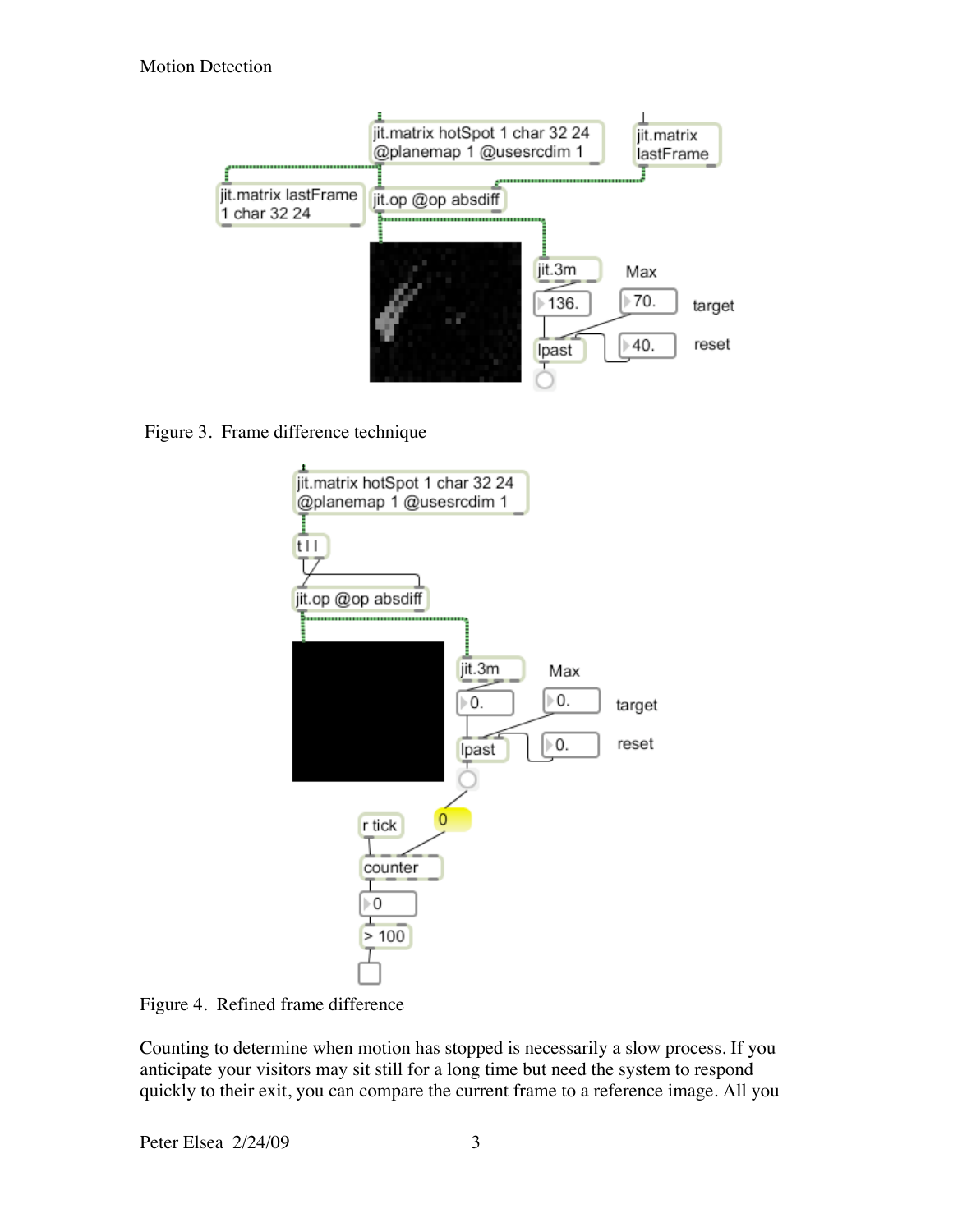have to do is capture a frame when the hot spot is empty. Figure 5 shows how to do this with the space bar. The bar opens a gate which is closed immediately after the matrix passes through.



Figure 5. Comparison with base image

The base image is stored in the right inlet of the jit.op. This method is very reliable when the lighting is stable, but the base image should be refreshed fairly often. (Perhaps when the counter method shows no movement for a minute or more.)

## **Direction of Motion**

Detecting direction of motion requires two zones that overlap, such as the red and blue areas marked in figure 6.



Figure 6.

Peter Elsea 2/24/09 4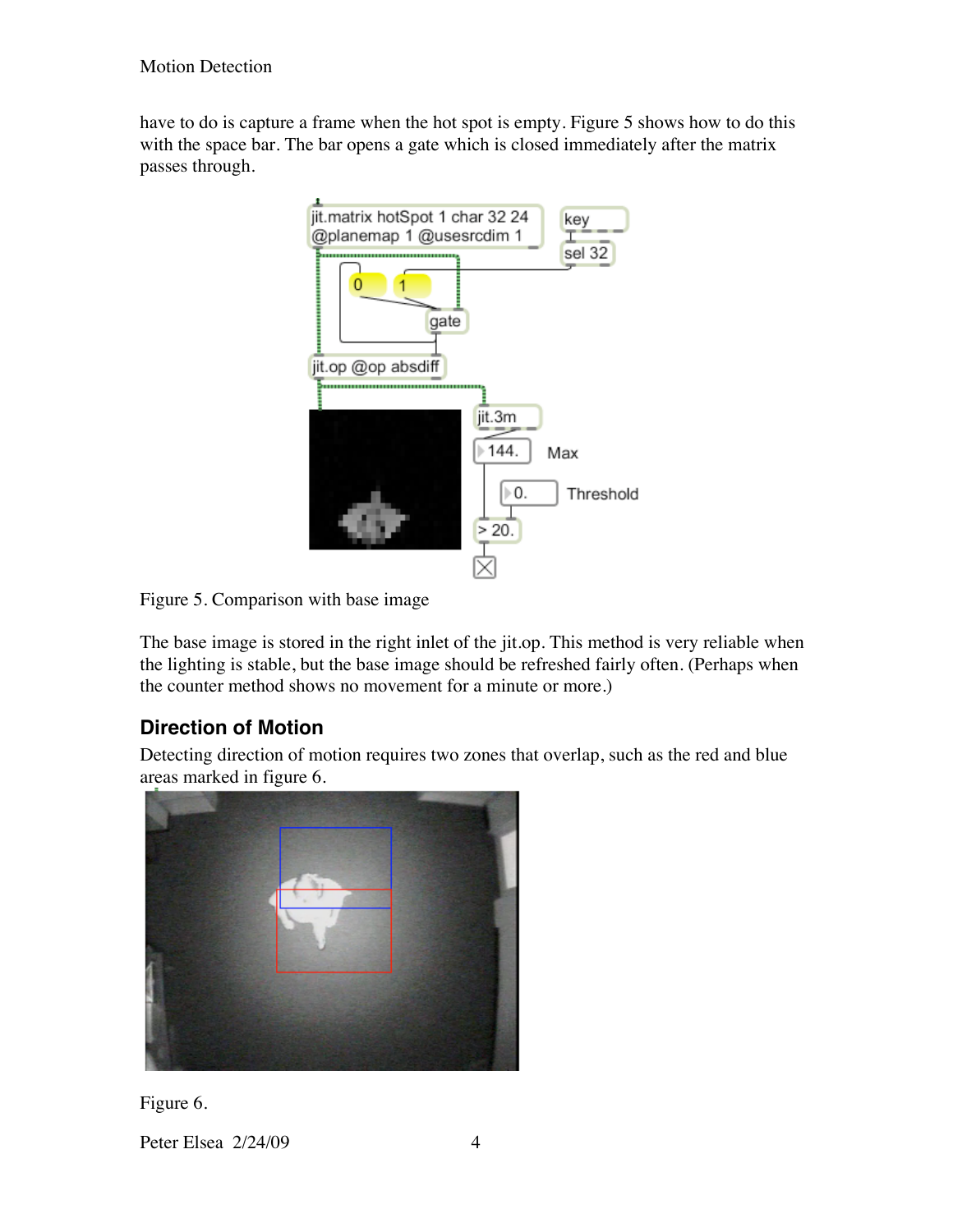The trick behind direction detection is simple. If the subject is in the blue zone when he enters the red zone, he is moving from blue to red. If the subject is in the red zone when he enters the blue zone, he is moving from red to blue. Thus if we use togedge on red to capture the state of blue, we know the direction. Figure 7 shows the mechanism.



#### Figure 7.

This works best when the visitor's motion is constrained, perhaps by a doorway.

The ability to draw a rectangle on the master image and have that determine the size of the hot spots is a very useful trick. Here's how it's done;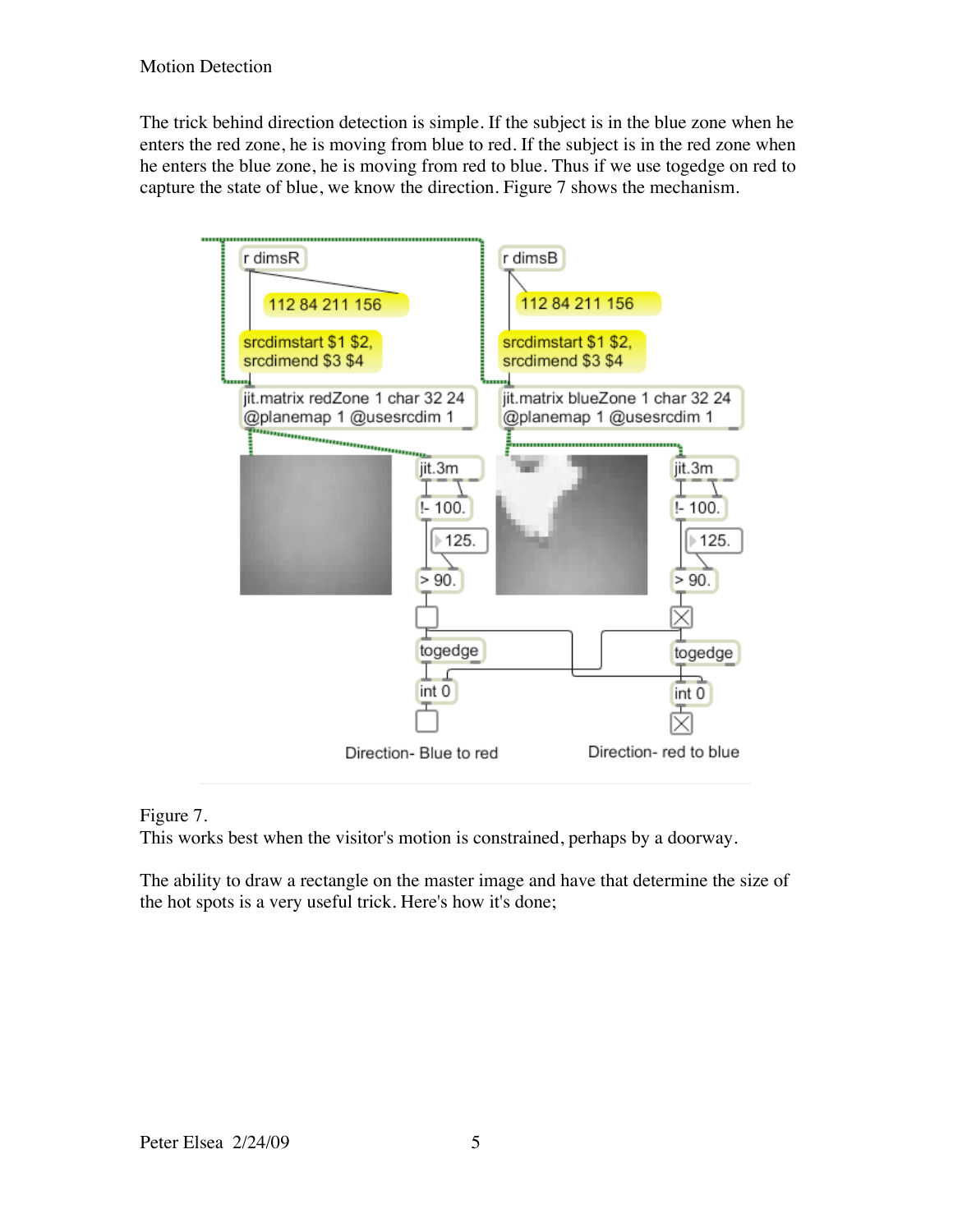

Figure 8. master image for figure 7.

The image from jit.qt.grab (or jit.qt.movie for practice) is sent via jit.lcd to the pwindow. If a matrix is input to jit.lcd, all drawing will occur on top of the image. (Matrix input is tantamount to clear.) When a user clicks in the pwindow, a mouse message is sent out the right outlet. This is formatted "mouse X Y button" with some following items for control keys and the like. Most of the messages are "mouse  $X Y 1$ " but when the mouse is released, a single "mouse X Y 0" marks the release point. These messages are processed in the redzone subpatch like this: